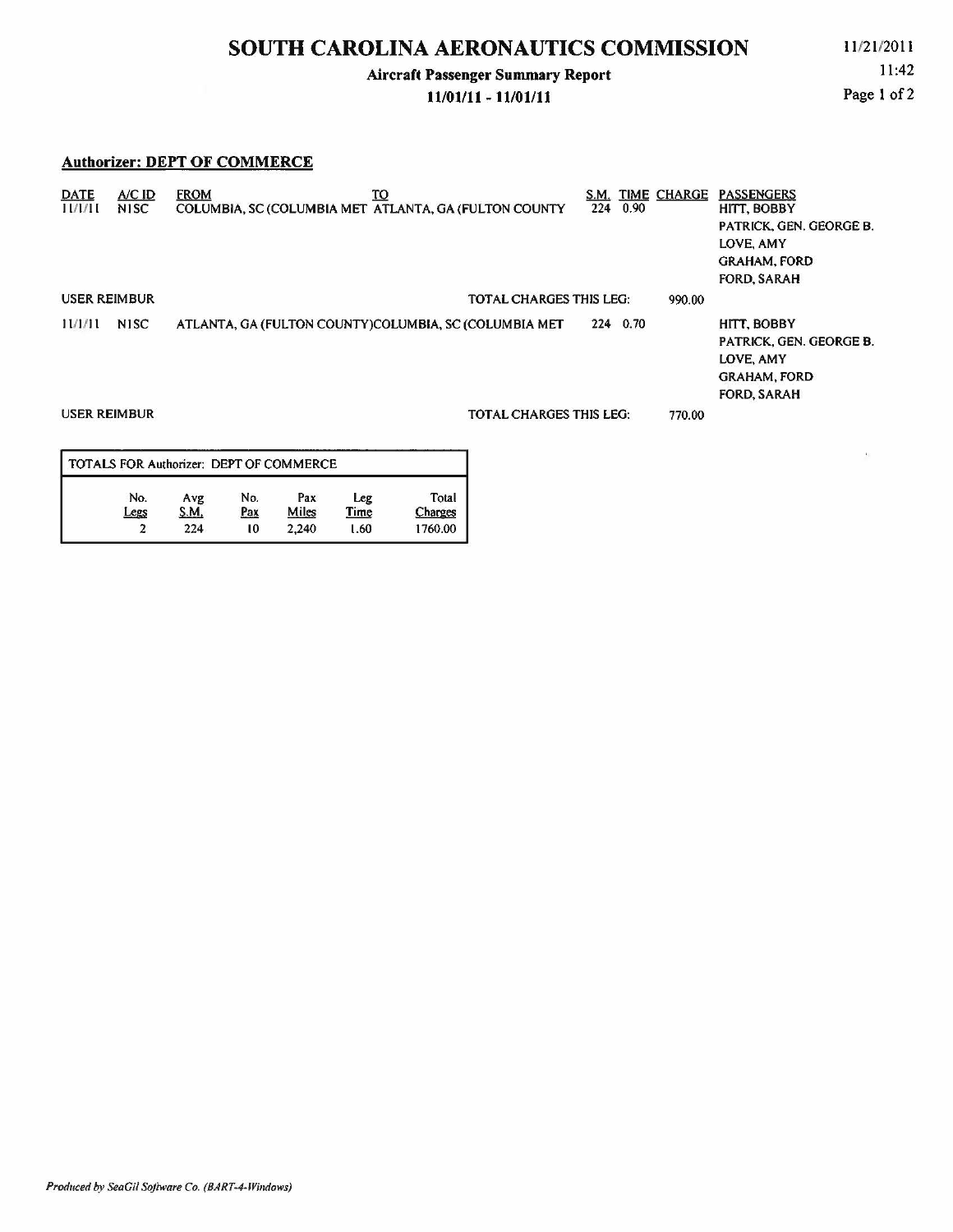### **Aircraft Passenger Summary Report**

#### **11/01/11 - 11/01/11**

11 /2112011 11:42 Page 2 of 2

| Summary of Charges By All Departments/Authorizers: |             |                 |            |              |             |                  |
|----------------------------------------------------|-------------|-----------------|------------|--------------|-------------|------------------|
| Name/Department                                    | No.<br>Legs | Avg Pax<br>S.M. | No.<br>Pax | Pax<br>Miles | Leg<br>Time | Total<br>Charges |
| P32 COMMERCE - DEPT OF COMMERCE                    |             | 224             | 10         | 2.240        | 1.60        | \$1,760.00       |
|                                                    |             | 224             | 10         | 2,240        | .60         | \$1,760.00       |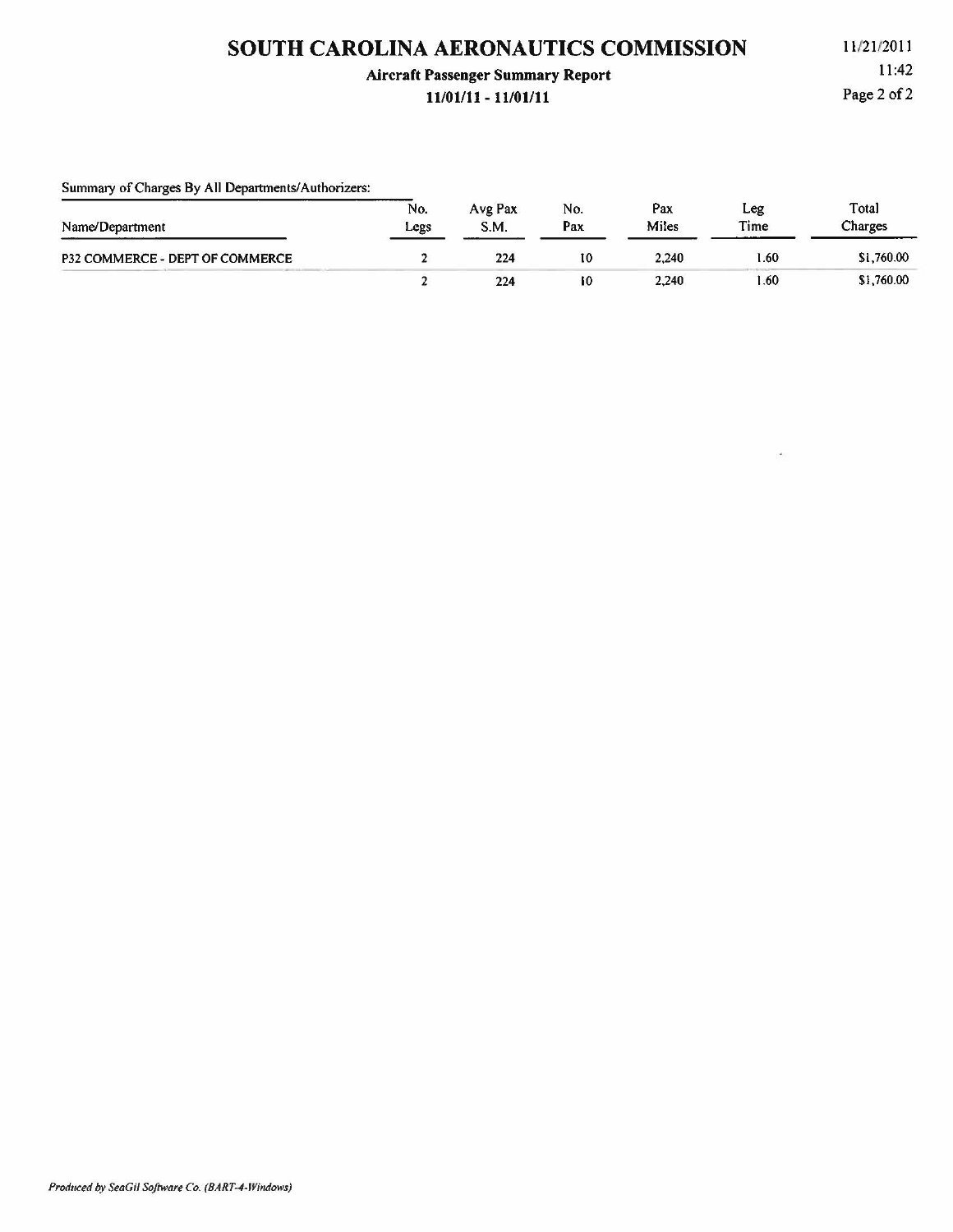### **Aircraft Passenger Summary Report**

#### **11/02/11 - 11/02/11**

11:43 Page 1 of 2

#### **Authorizer: GOVERNOR'S OFFICE**

| <b>DATE</b><br>11/2/11 | A/CID<br>N <sub>2</sub> SC | TO<br><b>FROM</b><br>COLUMBIA, SC (COLUMBIA MET HILTON HEAD, SC (HILTON HEAD | S.M.<br>150.                   | 0.70 | TIME CHARGE | <b>PASSENGERS</b><br><b>HALEY, GOV. NIKKI R.</b><br>PRICE, BLANCHE<br>LANDRUM, BRANDON |
|------------------------|----------------------------|------------------------------------------------------------------------------|--------------------------------|------|-------------|----------------------------------------------------------------------------------------|
| <b>EXECUTIVE</b>       |                            |                                                                              | <b>TOTAL CHARGES THIS LEG:</b> |      | 595.00      |                                                                                        |
| 11/2/11                | N <sub>2</sub> SC          | HILTON HEAD, SC (HILTON HEADCOLUMBIA, SC (COLUMBIA MET)                      | 150                            | 0.50 |             | HALEY, GOV. NIKKI R.<br>PRICE, BLANCHE<br>LANDRUM, BRANDON                             |
| <b>EXECUTIVE</b>       |                            |                                                                              | <b>TOTAL CHARGES THIS LEG:</b> |      | 425.00      |                                                                                        |
|                        |                            |                                                                              |                                |      |             |                                                                                        |

| Avg  | No. | Pax   | Leg  | Total                                           |
|------|-----|-------|------|-------------------------------------------------|
| S.M. | Pax | Miles | Time | Charges                                         |
| 150  | ۰   | 900   | 1.20 | 1020.00                                         |
|      |     |       |      | <b>TOTALS FOR Authorizer: GOVERNOR'S OFFICE</b> |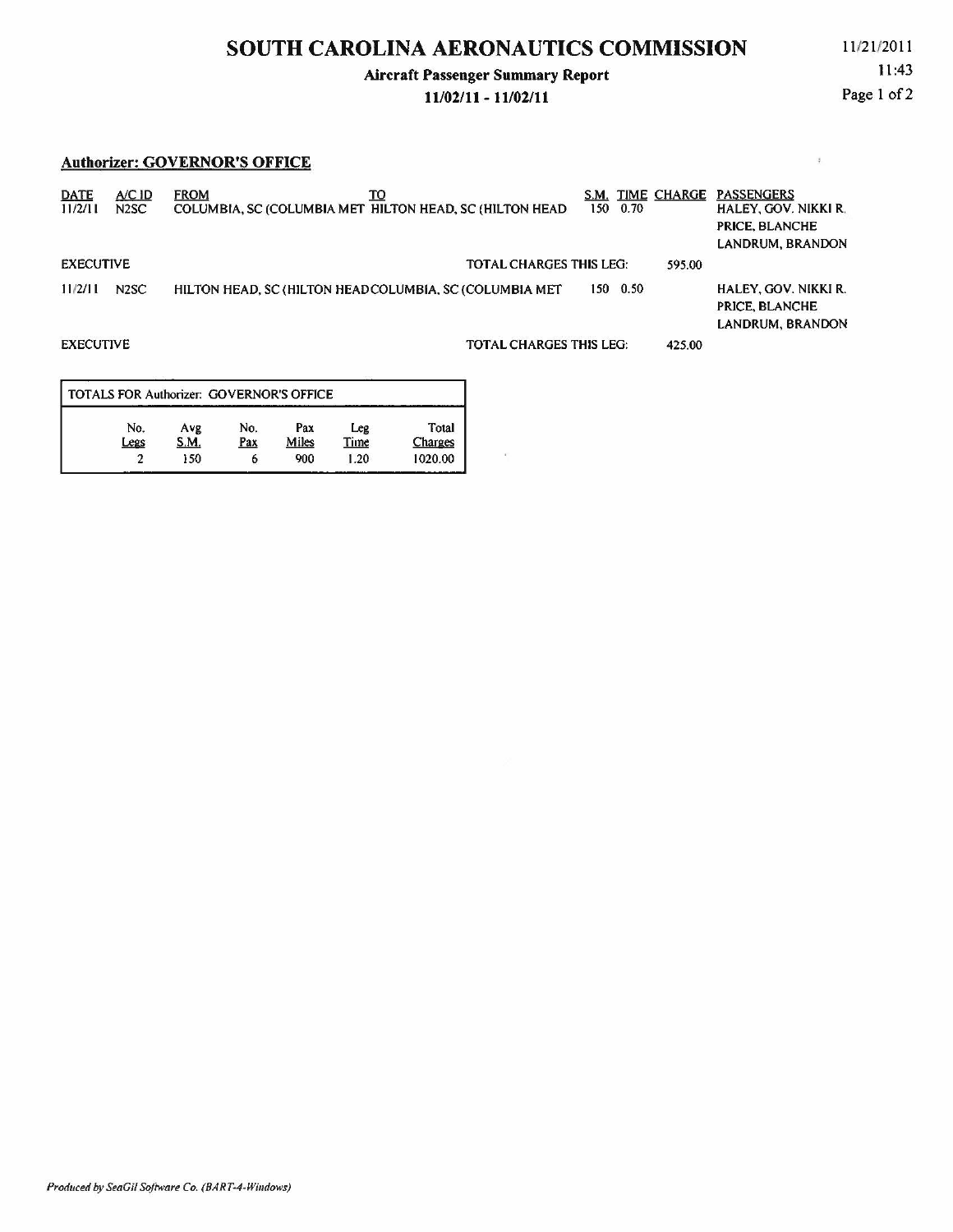### **Aircraft Passenger Summary Report**

#### **11/02/11 - 11/02/11**

11 /21 /2011 11:43 Page 2 of 2

| Summary of Charges By All Departments/Authorizers: |             |                 |            |              |             |                  |
|----------------------------------------------------|-------------|-----------------|------------|--------------|-------------|------------------|
| Name/Department                                    | No.<br>Legs | Avg Pax<br>S.M. | No.<br>Pax | Pax<br>Miles | Leg<br>Time | Total<br>Charges |
| D05 GOV OFFICE - GOVERNOR'S OFFICE                 |             | 150             |            | 900          | 1.20        | \$1,020.00       |
|                                                    |             | 150             |            | 900          | .20         | \$1,020.00       |

 $\alpha$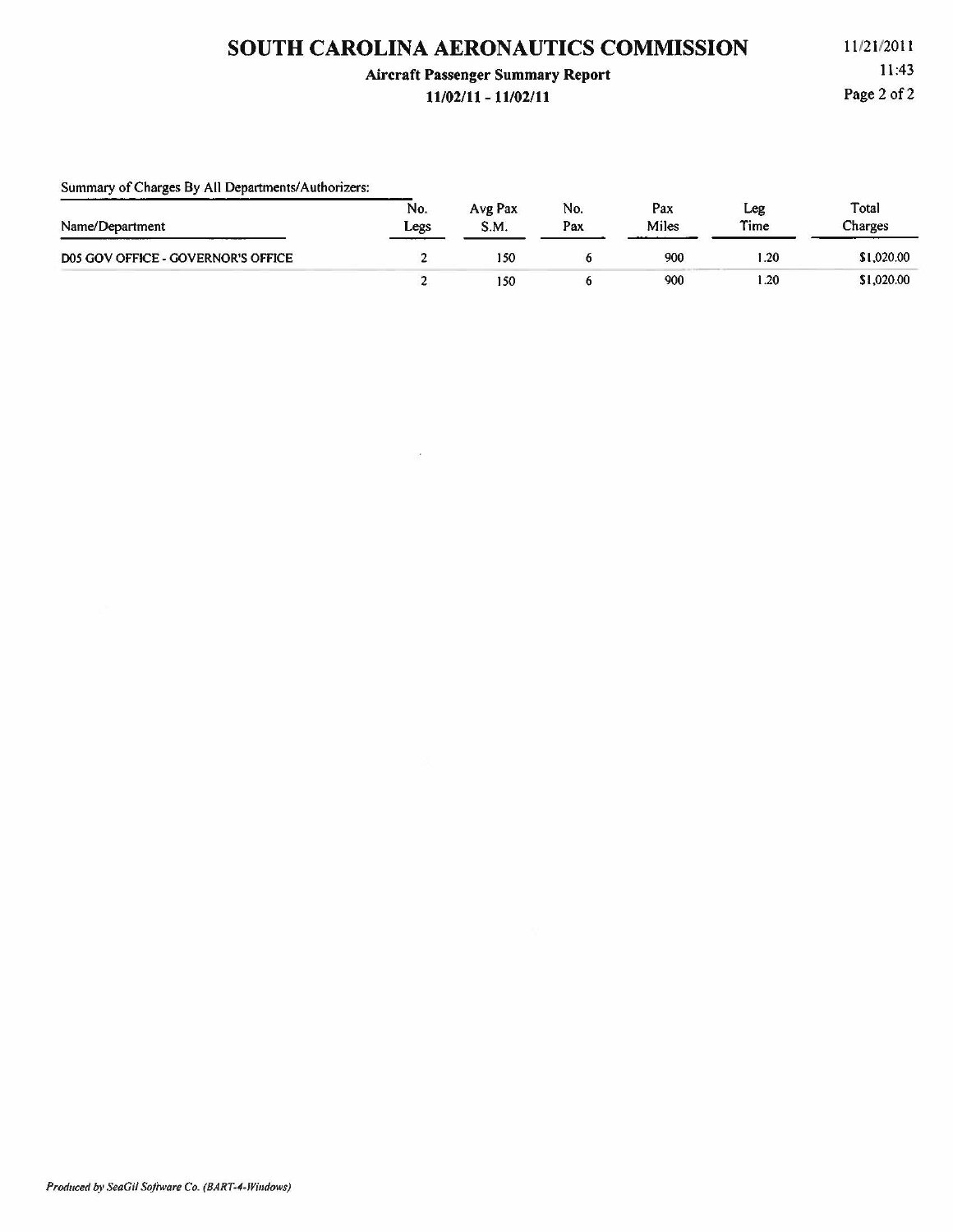### Aircraft Passenger Summary Report

#### 11/07/11 - 11/08/11

l l/2 1/2011 11:44 Page 1 of 3

#### Authorizer: DEPT OF COMMERCE

| <b>DATE</b><br>11/7/11 | $A/C$ ID<br>N <sub>1</sub> SC | <b>FROM</b><br>TO<br>COLUMBIA, SC (COLUMBIA MET CHARLESTON, SC (CHARLESTON) |                                | S.M. TIME CHARGE<br>$124 \quad 0.50$ | <b>PASSENGERS</b><br>HITT, BOBBY<br><b>NOEL, JENNIFER</b> |
|------------------------|-------------------------------|-----------------------------------------------------------------------------|--------------------------------|--------------------------------------|-----------------------------------------------------------|
| <b>EXECUTIVE</b>       |                               |                                                                             | <b>TOTAL CHARGES THIS LEG:</b> |                                      | 550.00                                                    |
| 11/7/11                | <b>NISC</b>                   | <b>CHARLESTON, SC (CHARLESTON COLUMBIA, SC (COLUMBIA MET)</b>               |                                | $124 \quad 0.40$                     | HITT, BOBBY<br><b>NOEL, JENNIFER</b>                      |
| <b>EXECUTIVE</b>       |                               |                                                                             | <b>TOTAL CHARGES THIS LEG:</b> |                                      | 440.00                                                    |

| TOTALS FOR Authorizer: DEPT OF COMMERCE |             |            |              |             |                  |
|-----------------------------------------|-------------|------------|--------------|-------------|------------------|
| No.<br>Legs                             | Avg<br>S.M. | No.<br>Pax | Pax<br>Miles | Leg<br>Time | Total<br>Charges |
|                                         | 124         |            | 496          | 0.90        | 990.00           |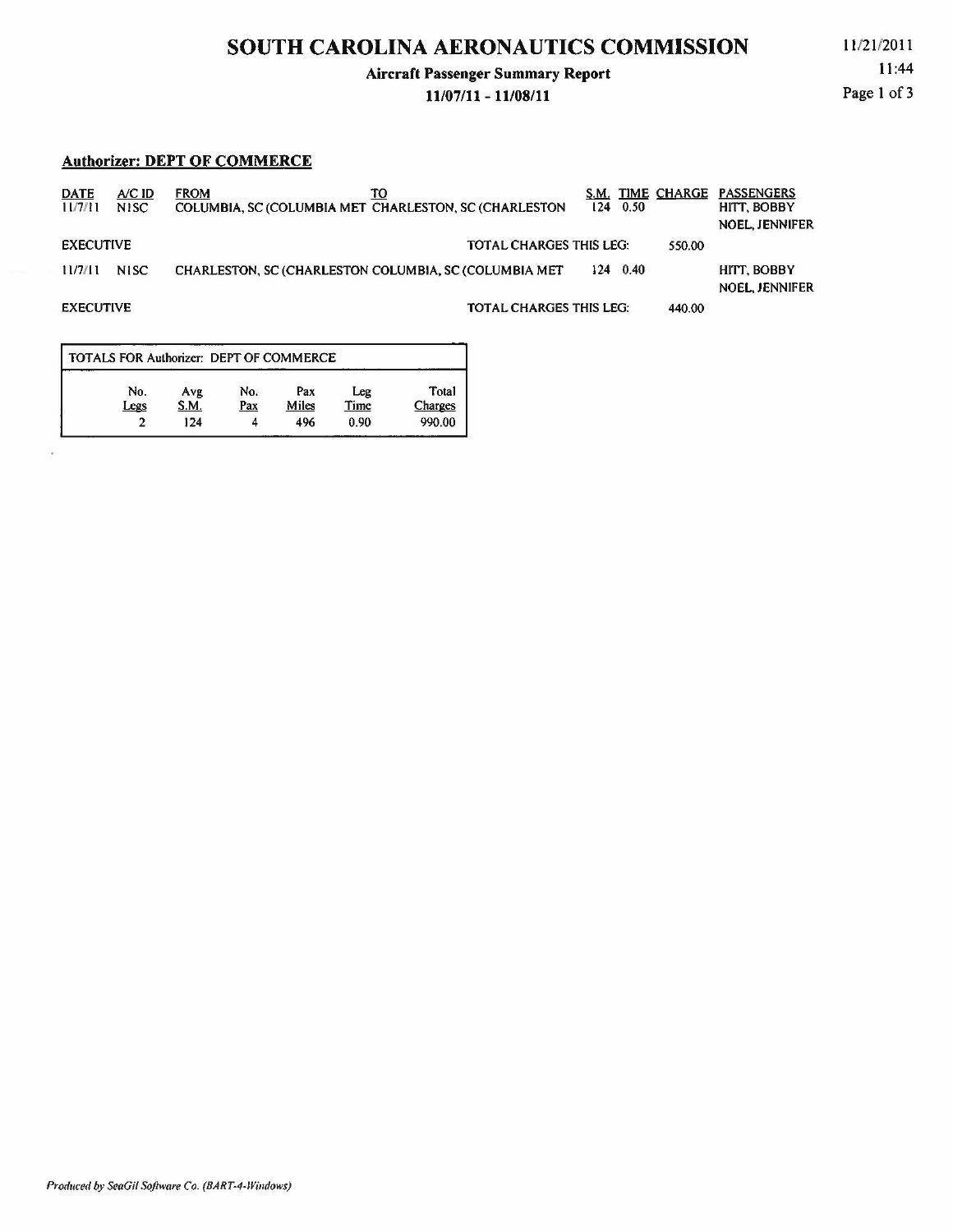## Aircraft Passenger Summary Report

#### 11/07/11- 11/08/11

11:44 Page 2 of 3

#### Authorizer: DIV OF AERONAUTICS- ARPRTS

| <b>DATE</b><br>A/C ID<br><b>NISC</b><br>11/8/11 | <b>FROM</b><br>TQ<br>COLUMBIA, SC (COLUMBIA MET HILTON HEAD, SC (HILTON HEAD |                                | $150 \t 0.50$ |          | S.M. TIME CHARGE PASSENGERS<br>WERTS, PAUL G.                                                                                                                    |
|-------------------------------------------------|------------------------------------------------------------------------------|--------------------------------|---------------|----------|------------------------------------------------------------------------------------------------------------------------------------------------------------------|
| <b>EXECUTIVE</b>                                |                                                                              | <b>TOTAL CHARGES THIS LEG:</b> |               | 550.00   |                                                                                                                                                                  |
| 11/8/11<br><b>NISC</b>                          | HILTON HEAD, SC (HILTON HEAD ROCK HILL, SC (ROCK HILL/YOR                    |                                | 221 0.80      |          | WERTS, PAUL G.<br><b>BLACKSHEAR, LEROY</b><br>ETHERIDGE, HENRY<br>DRAYTON, THEODUS<br><b>FULGHUM, ANDREW</b><br><b>STATLER, KIM</b><br>MALPHRUS, GREGG A.        |
| <b>EXECUTIVE</b>                                |                                                                              | <b>TOTAL CHARGES THIS LEG:</b> |               | 880.00   |                                                                                                                                                                  |
| 11/8/11<br><b>NISC</b>                          | ROCK HILL, SC (ROCK HILL/YOR GREENVILLE, SC (GREENVILLE D                    |                                | $102$ 0.30    |          | WERTS, PAUL G.<br><b>BLACKSHEAR, LEROY</b><br>ETHERIDGE, HENRY<br>DRAYTON, THEODUS<br><b>FULGHUM, ANDREW</b><br><b>STATLER, KIM</b><br>MALPHRUS, GREGG A.        |
| <b>EXECUTIVE</b>                                |                                                                              | <b>TOTAL CHARGES THIS LEG:</b> |               | 330.00   |                                                                                                                                                                  |
| 11/8/11<br><b>NISC</b>                          | GREENVILLE, SC (GREENVILLE D GREENVILLE, SC (DONALDSON C)                    |                                | 35 0.10       |          | WERTS, PAUL G.<br><b>BLACKSHEAR, LEROY</b><br>ETHERIDGE, HENRY<br>DRAYTON, THEODUS<br><b>FULGHUM, ANDREW</b><br><b>STATLER, KIM</b><br><b>MALPHRUS, GREGG A.</b> |
| <b>EXECUTIVE</b>                                |                                                                              | <b>TOTAL CHARGES THIS LEG:</b> |               | 110.00   |                                                                                                                                                                  |
| 11/8/11<br><b>NISC</b>                          | GREENVILLE, SC (DONALDSON C HILTON HEAD, SC (HILTON HEAD                     |                                | 229 1.00      |          | <b>WERTS, PAUL G.</b><br><b>BLACKSHEAR, LEROY</b><br>ETHERIDGE, HENRY<br>DRAYTON, THEODUS<br><b>FULGHUM, ANDREW</b><br>STATLER, KIM<br>MALPHRUS, GREGG A.        |
| <b>EXECUTIVE</b>                                |                                                                              | <b>TOTAL CHARGES THIS LEG:</b> |               | 1,100.00 |                                                                                                                                                                  |
| 11/8/11<br><b>NISC</b>                          | HILTON HEAD, SC (HILTON HEADCOLUMBIA, SC (COLUMBIA MET                       |                                | 150 0.50      |          | WERTS, PAUL G.                                                                                                                                                   |
| <b>EXECUTIVE</b>                                |                                                                              | <b>TOTAL CHARGES THIS LEG:</b> |               | 550.00   |                                                                                                                                                                  |
| $m \cdot n$ is $m \cdot n$ in $m \cdot n$       | $B117A0 + B10A111B000 + B10000$                                              |                                |               |          |                                                                                                                                                                  |

| TOTALS FOR Authorizer: DIV OF AERONAUTICS - ARPRTS |      |     |       |      |                |  |  |  |  |  |  |
|----------------------------------------------------|------|-----|-------|------|----------------|--|--|--|--|--|--|
| No.                                                | Avg  | No. | Pax   | Leg  | Total          |  |  |  |  |  |  |
| Legs                                               | S.M. | Pax | Miles | Time | <b>Charges</b> |  |  |  |  |  |  |
| o                                                  | 147  | 30  | 4.409 | 3.20 | 3520.00        |  |  |  |  |  |  |